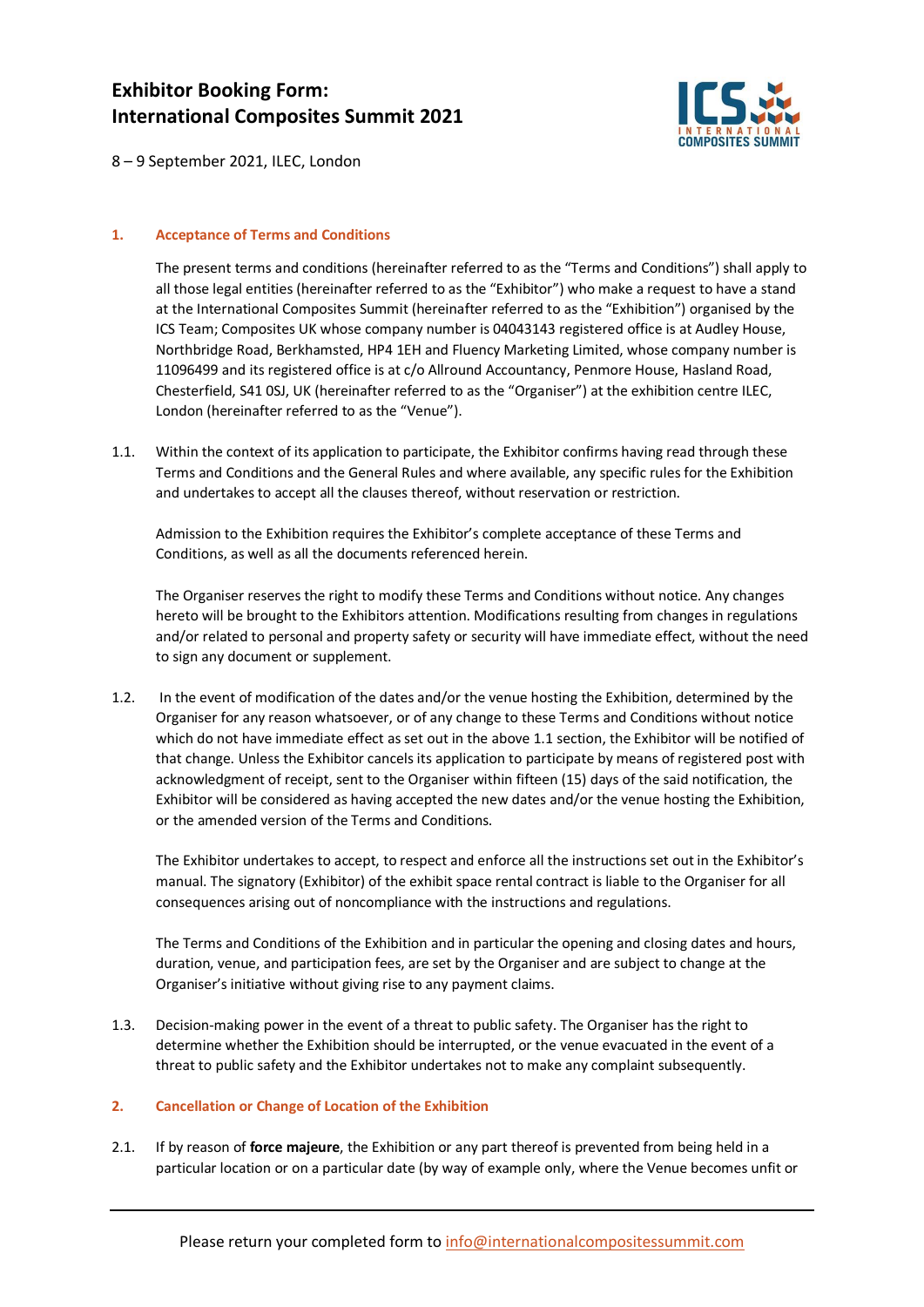

8 – 9 September 2021, ILEC, London

unavailable for occupancy or it becomes impossible or impractical to hold the Exhibition for reasons beyond the control of the Organiser), the Organiser shall be entitled in its absolute discretion to cancel, relocate or change the date of all or any part of the Exhibition or reduce the planned period of preparation, display and/or dismantling of the Exhibition.

- 2.2. If clause 2.1 applies, it is acknowledged and agreed by the parties that the Organiser shall have no liability to the Exhibitor whatsoever in connection with such cancellation, relocation or change, including any liability to refund any Fees or to make payment or reimbursement of any Demand suffered or incurred by the Exhibitor or to make payment of any other compensation, damage or loss suffered or incurred by the Exhibitor as a result of or in connection with such cancellation, relocation or change.
- 2.3. Notwithstanding clause 2.2, if clause 2.1 applies, the Organiser reserves the right to refund Fees to the Exhibitor and other exhibitors. Any refund of Fees to the Exhibitor and other exhibitors shall be at the absolute discretion of the Organiser, as a gesture of goodwill only, without being under any obligation (contractual or otherwise) to pay any such refund. Any refund of Fees, if given, shall be a pro rata share of the total amount of all fees received by the Organiser from all exhibitors due at the Exhibition as the Organiser, in its absolute discretion, determines as being reasonable after deducting:

(a) all costs, expenses and liabilities paid or incurred by the Organiser in connection with the Exhibition; (b) a reserve for future Demands in connection with the Exhibition; and (c) such amount as constitutes reasonable compensation for the Organiser for services performed to date, (together the "**Exhibition Costs**"). The Organiser, in its absolute and sole discretion, has the right to determine the Exhibition Costs and the Exhibitor shall not be entitled to review or audit any of the Organiser's financial records. In no case shall the amount of any refund to the Exhibitor exceed the amount of Fees paid by the Exhibitor.

- 2.4. Any change determined by the Organiser of the date of the Exhibition within a 30-day period before or after the original date of the Exhibition shall not give the Exhibitor any right of cancellation of its participation at the Exhibition. If such change of the date is a date longer than a 30-day period before or after the original date, the Exhibitor shall be entitled to cancel its participation at the Exhibition within 10 Business Days following the date of notification by the Organiser of the change. If the Exhibitor fails to notify the Organiser within this period, the Exhibitor shall be deemed to have accepted the change of date of the Exhibition.
- 2.5. If the Organiser decides not to organise the Exhibition (or any part thereof) for any reason whatsoever (including commercial reasons), and such decision is not connected or due to a force majeure reason, the Exhibitor shall only be entitled to a refund of the Fees paid to the Organiser, it being acknowledged and agreed that the Organiser shall have no further liability to the Exhibitor and the Exhibitor is not entitled to claim for any other Demand against the Organiser and that the refund of such Fees shall be the Exhibitor's sole and exclusive remedy for such cancellation of the Exhibition.

### **3. Force Majeure**

3.1. Neither party shall be in breach of this Contract nor liable for delay in performing, or failure to perform, any of its obligations under this Contract if such delay or failure result from **force majeure** i.e., events, circumstances or causes beyond its reasonable control.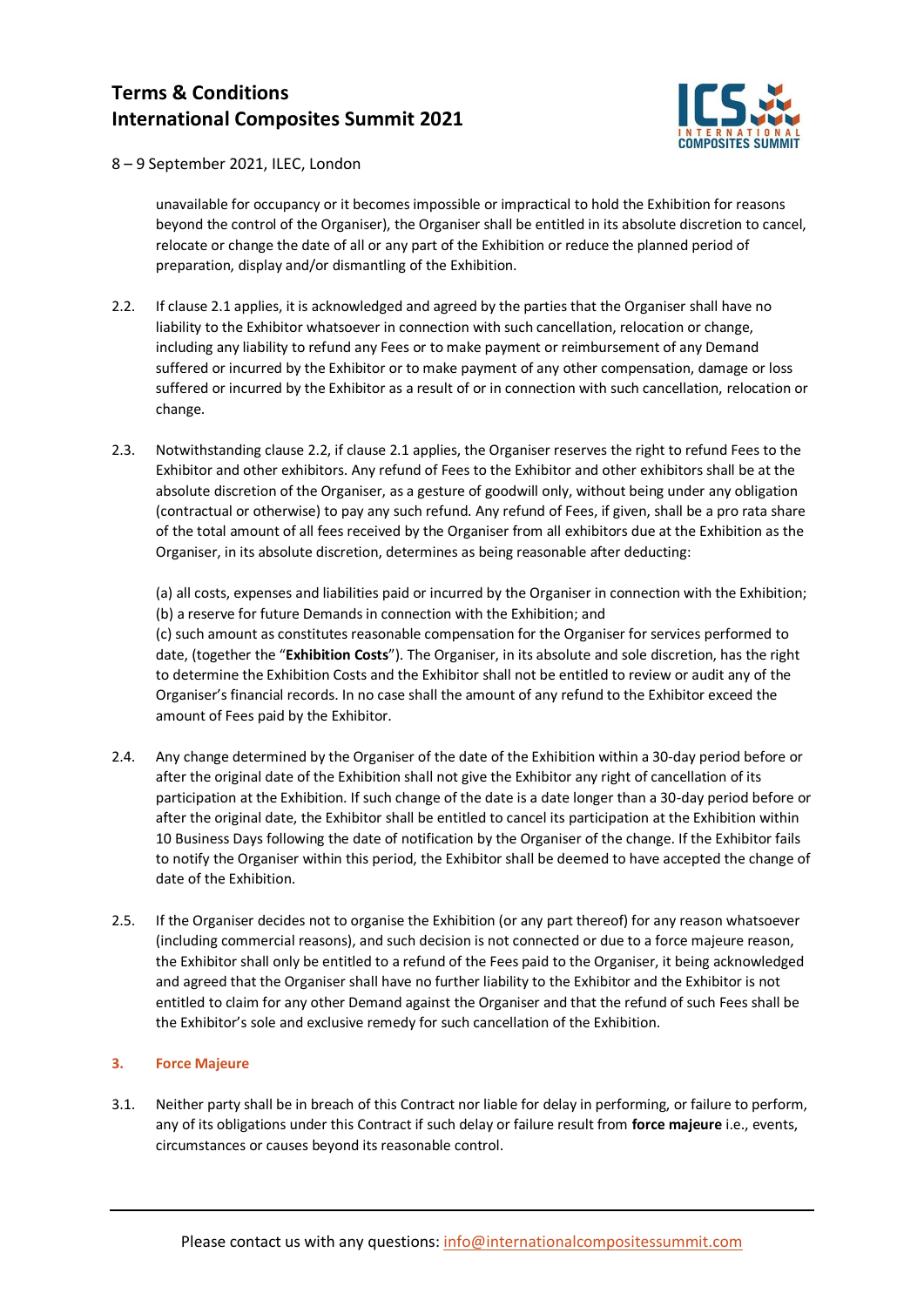

8 – 9 September 2021, ILEC, London

- 3.2. Without prejudice of the generality of clause 3.1, and for the avoidance of doubt, in the case of **force majeure** affecting the Exhibitor's ability to perform the Contract, the Organiser shall be entitled to suspend the performance of the Contract with the Exhibitor for the duration of the **force majeure** or to terminate the Contract completely or partially at any time [during the period of the **force majeure**] with immediate effect, it being understood that the Organiser shall not be under any obligation to compensate the Exhibitor in connection with such suspension or termination.
- 3.3. If the Exhibition is cancelled, delayed or shortened by an unforeseen event or by **force majeure**, the Organiser shall under no circumstances be held liable, it being acknowledged and agreed by the parties that the Organiser shall have no liability to the Exhibitor whatsoever in connection with such cancellation, delay or interruption of the Exhibition, including any liability to refund any Fees or to make payment or reimbursement of any Demand suffered or incurred by the Exhibitor or make payment of any other compensation, damage or loss suffered by the Exhibitor, as a result of or in connection with such cancellation, delay or interruption of the Exhibition. In this regard, the Exhibition shall be held exclusively at the risk of the Exhibitor and other exhibitors. Provided that, in the absolute discretion of the Organiser, the Organiser may, as a gesture of goodwill only, and without being under any obligation (contractual or otherwise) and without departing from the above principles, repay a proportion of the Fees to the Exhibitor on the same basis as determined in accordance with clause 2.3 above.
- 3.4. **Force majeure** shall include the following events, circumstances or causes: act of God, fire, war, natural disasters, riots, acts of terrorism, government action, order or regulation, legal enactment, industrial action, trade dispute, any decisions or actions concerning the Venue taken by the Venue Owner or other event, circumstance or cause that renders the occupation of the Stand or the organisation of the Exhibition significantly more difficult and/or impossible. The above examples of force majeure are not an exhaustive list, but examples only.

### **4. Admission**

- 4.1. Applications to participate in the Exhibition must be addressed to the Organiser using the valid documents provided by the Organiser, including stand surface and stand-related services requested by the Exhibitor, together with a down payment of 50% of the total amount of the price of stand surface and services requested.
- 4.2. All applications to the Exhibition are subject to examination by the Organiser, which reserves the right to access and verify the following non-exhaustive elements:

- The merchandise, products, or services presented by the Exhibitor must conform to the trade fair classification & nomenclature of the Exhibition.

- Products, services and their presentation must match the positioning of the Exhibition.

Only contracts that are duly signed by an individual deemed to have the proper authority to commit the exhibiting company and which are accompanied by the down payment as set by the Organiser will be taken into consideration. Not-withstanding payment of this first instalment, the billing of it, and/or its receipt, acceptance of the applicant or his/her company is subject to appraisal.

4.3. The Organiser will notify the Exhibitor of its decision (approval or rejection of the application) by email. In case of refusal, the Organiser will notify the applicant or his/her company of the decision and reimburse any down payment made. Acceptance is made known by official notification from the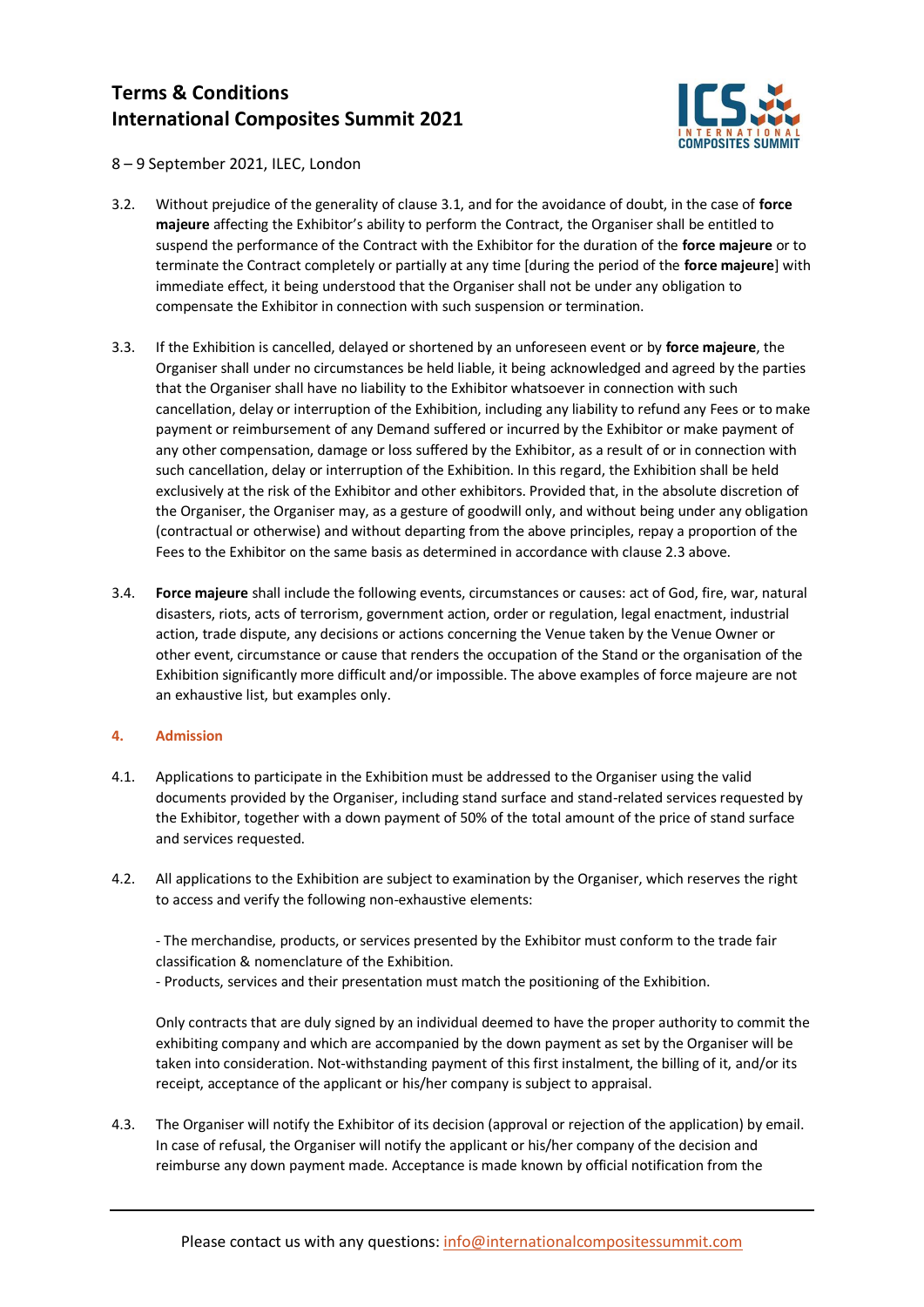

8 – 9 September 2021, ILEC, London

Organiser and/or by the remittance of an invoice or a venue map specifying the stand's location and surface area.

- 4.4. In the case of the Organiser's approval of the application to participate to the Exhibition, the Organiser and the Exhibitor will be definitely committed to one another by means of a contract whose contents comprise the Exhibitor's application as approved by the Organiser, these Terms and Conditions and the other documents referenced in the document. Once acceptance has been confirmed, the Exhibitor shall comply with subsequent procedures until the Exhibition opens.
- 4.5. The Organiser is not required to explain its decisions on applications. The allocation resulting from registration is personal and cannot be transferred. Acceptance does not imply any entitlement for a future Exhibition and shall not confer upon the Exhibitor any booking rights or priorities.
- 4.6. Notification by the Exhibitor of new information that would justify the reconsideration of its application. The Exhibitor must inform the Organiser of any information or event that occurs or comes to light after its application has been made, that would justify the reconsideration of its application.
- 4.7. Cancellation by the Organiser of its decision to accept an application when it was accepted based on erroneous or inaccurate information or information that has become inaccurate: The Organiser reserves the right to request, at any time, additional information relating to the foregoing and, if appropriate, to reconsider an admission decision that was made on the basis of erroneous or inaccurate information or information that has become inaccurate. Any down payment made will then remain the property of the Organiser, which also reserves the right to seek payment of the price of the service in full.

#### **5. Withdrawal and Penalties**

5.1. Signing the Exhibitor's contract constitutes a firm commitment from the Exhibitor. If the Exhibitor wishes to withdraw, he must notify the Organiser by registered letter with acknowledgement of receipt.

Following cancellation compensation fees will apply:

- If the withdrawal occurs before 10<sup>th</sup> June 2021, the cancellation compensation fees will be 50% of the total amount to be paid to the Organiser.

- If the withdrawal occurs between  $10<sup>th</sup>$  June and  $9<sup>th</sup>$  August 2021, the cancellation compensation fees will be 70% of the total amount to be paid to the Organiser.

- If the withdrawal occurs after 9<sup>th</sup> August 2021, the cancellation fees will be 100% of the total amount to be paid to the Organiser. This is equally applicable if the Exhibitor has not taken possession of his space the evening before the opening of the trade fair.

5.2. Any subsequent decrease in surface area will be considered as a cancellation for the contracted surface area and subject to the cancellation compensation fees provided in 5.1. If there is any change of order after the contract is concluded that results in a loss of income for the Organiser, the Exhibitor will be obliged to pay the initial amount of the order.

#### **6. Payment Terms**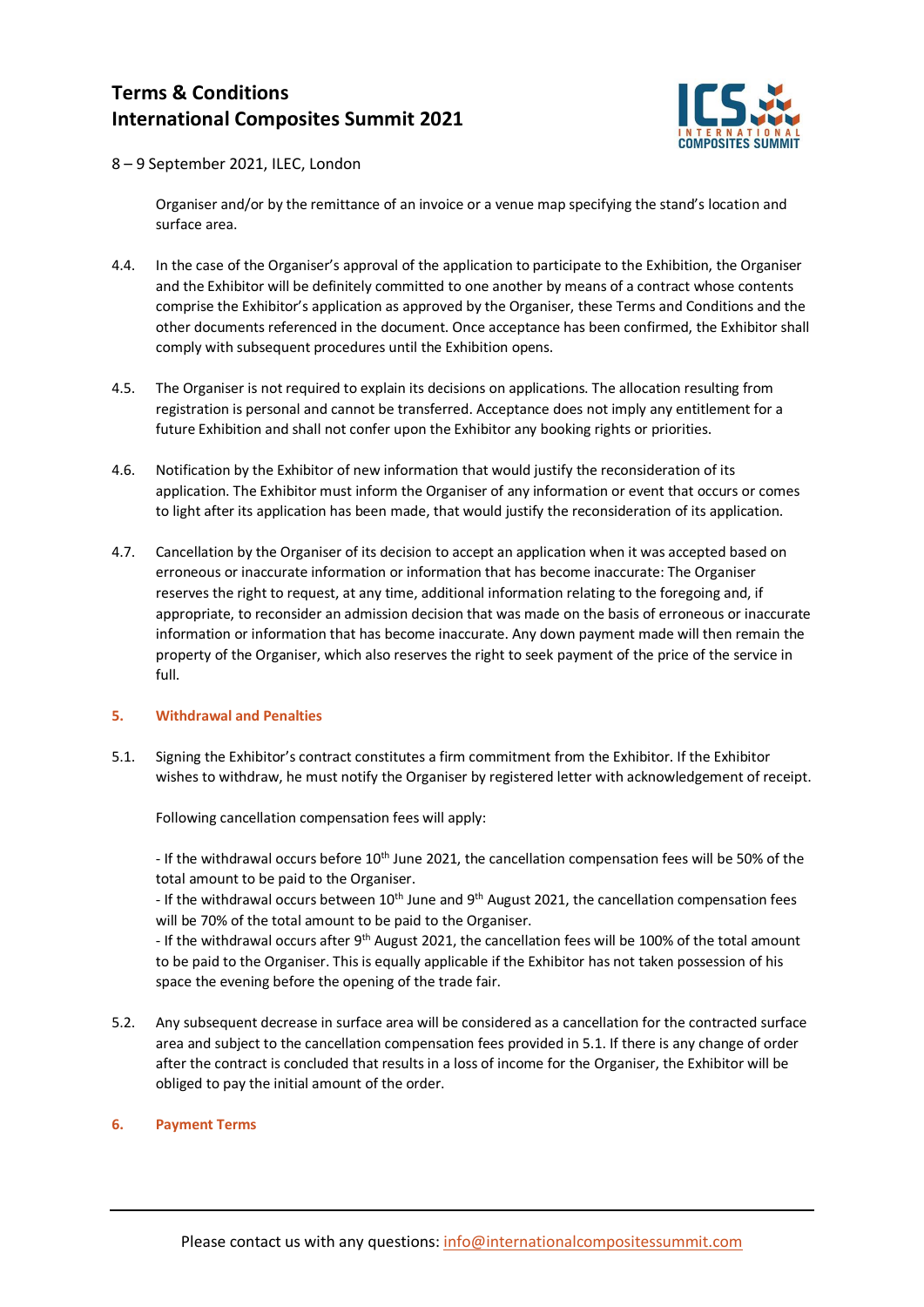

8 – 9 September 2021, ILEC, London

- 6.1. All payments will be processed in £GBP. Once the payment is made and received by the Organiser, the Organiser will confirm the stand location and stand surface according to the section 7 below.
- 6.2. Once the stand location and surface are confirmed by both parties, according to the section 7 below, the full participation amount of the price of stand surface and services purchased by the Exhibitor to take part in the Exhibition shall become due to the Organiser. The Organiser will send the full participation invoice accordingly.
- 6.3. Any amounts that remain outstanding after the invoice payment date, will result in the automatic application of late payment charges (penalty of £30.00 and legal monthly rate of interest: 1.5%). These will begin to accrue as soon as the Exhibitor has been officially notified. This fixed fee does not preclude any other fees incurred by the Organiser in recovering unpaid invoices. If the full payment has not been received by 14th July 2021, the Organiser will not be able to allow access to logistics services to the Exhibitor.

### **7. Allocation of Stands**

7.1. The Organiser had sole discretion for the allocation of stands and space of the Exhibition and the arrangement of the stands at the Venue.

The Organiser will create an Exhibition floorplan and is free to manage the allocation of stand space as applications are received, and as and when admission is granted, taking Exhibitor requirements and the nature of the exhibited products into consideration to the extent that it is possible. Upon receipt of the fees due, the Organiser will provide a Technical Guide as specified in section 9.

- 7.2. The Organiser will do its best to take into account the wishes expressed by the Exhibitor in their application request and the nature of products or services to be exhibited. So as to be able to do this and taking into account the inherent constraints imposed in the placement of Exhibitors, the Organiser reserves the right to modify the surface area requested by the Exhibitor and to modify the corresponding invoice accordingly, without this giving the Exhibitor the right to cancel its booking.
- 7.3. Any complaints made by an Exhibitor about the allocation of stand areas should be addressed in writing to the Organiser within seven (7) days of receiving the features (a venue map specifying the stand's location and surface area allocated) of the Exhibitor's location. Any such complaints must be supported by documentation that clearly sets out the serious nature of, and/or the reasons for, the complaint. The Organiser will make all due efforts to satisfy justifiable requests for change in location.
- 7.4. If the Exhibitor has not contacted the Organiser within seven (7) days of sending the features (a venue map specifying the stand's location and surface area allocated) of the Exhibitor's location, the Exhibitor shall be deemed to have accepted the stand allocated to it. Under no circumstances shall the Organiser be held liable for any consequences arising from the location of a stand allocated to an Exhibitor.
- 7.5. In the event that an Exhibitor, for any reason whatsoever, has not occupied its allocated stand on the Exhibition opening day, the Exhibitor shall be deemed as defaulting. Notwithstanding all other measures taken, at the Exhibitor's own risk, the Organiser may dispose of the defaulting Exhibitor's stand without the latter being able to claim a refund or compensation, even if the stand is allocated to another Exhibitor.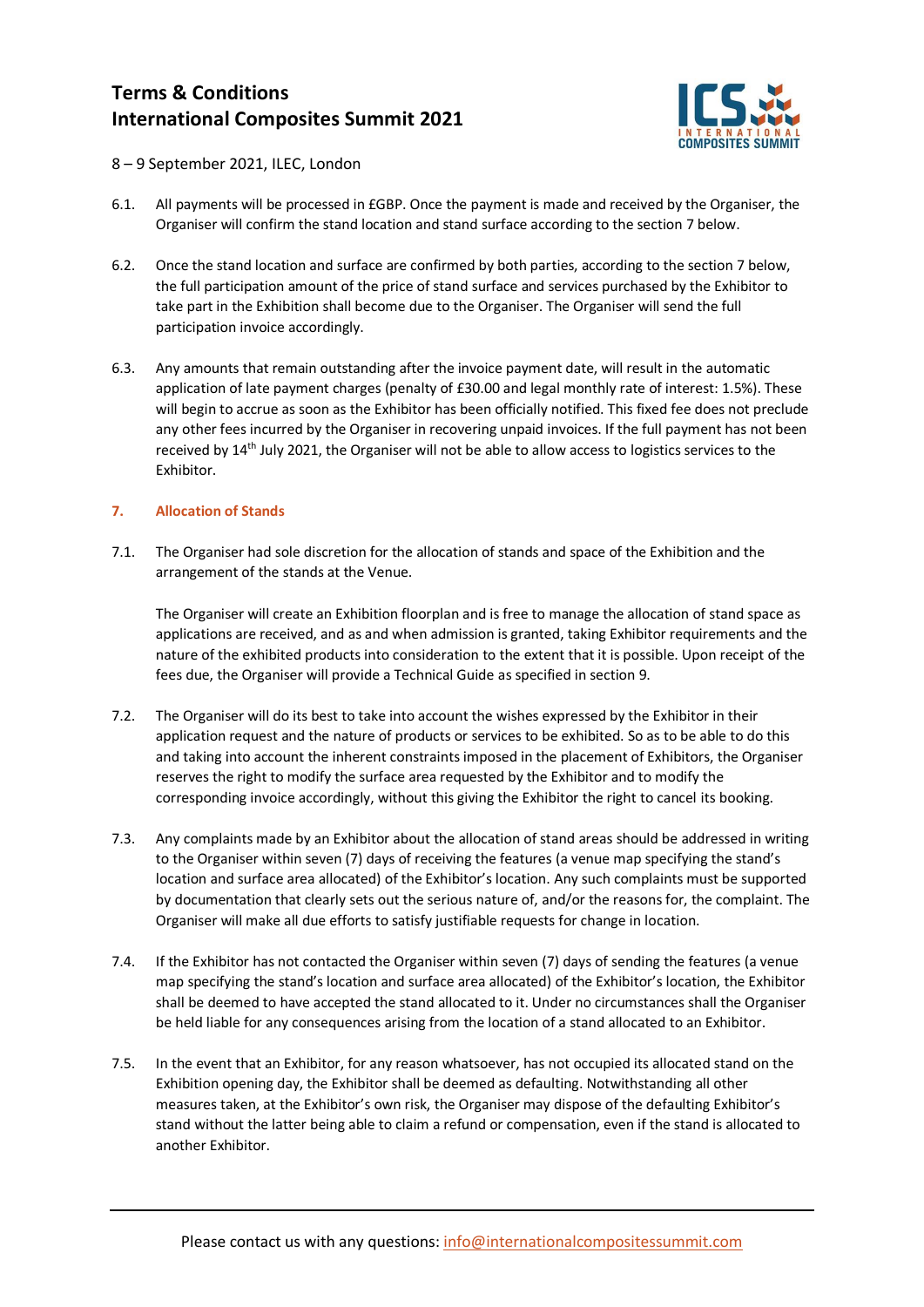

8 – 9 September 2021, ILEC, London

#### **8. Stands / Exhibits**

- 8.1. Unless it has the Organiser's prior written consent, the Exhibitor may only present materials, products or services that are listed on the Exhibitor's contract and that comply with the nomenclature of products or services prepared by the Organiser. Unless there is an express stipulation to the contrary, second-hand materials or products may not be presented or offered. The Exhibitor may only present products that it produces or distributes; in such case, it will attach a list of the brands whose products or services it proposes to promote to its application form.
- 8.2. Exhibitors may not strip their stand, nor remove any of their items, before the end of the Exhibition.

#### **9. Build-Up, Fit Out and Conformity of Stands**

Information regarding the build-up, fit out, conformity of stands, equipment and removal of stands will be available in the Exhibitor's Technical Guide.

The Exhibitor Technical Guide will be provided upon confirmation of the stand booking. The Technical Guide includes the order slips for electricity, insurance, safety procedures, among other instructions for arranging the stands and other useful information.

- 9.1. Each Exhibitor will occupy its stand no later than the day before the Exhibition opens to the public. If it fails to occupy its stand, refer to 7.5.
- 9.2. Exhibitors are required to comply with all applicable laws and regulations in force at the time of the Exhibition, whether issued by public authorities, the venue or inside the Technical Guide issued by the Organiser. The Organiser shall close and prohibit the operation of any stand that does not comply with these laws and regulations. The Exhibitor will fill and return all mandatory declarations and obtain the necessary approval and/or accreditation. The Exhibitor shall not cause any noise nuisance or discomfort to neighbouring Exhibitors or negatively impact the Exhibition's organisation.
- 9.3. The stand area, the stand itself and any equipment made available to the Exhibitor by the Organiser shall be returned to be in good condition, free of any waste. Any damage caused to the occupied space, the floor, the stand, the supplied equipment or the existing infrastructure that is observed when the stand is returned will be invoiced to the Exhibitor.
- 9.4. The Exhibitor must complete all necessary fitting works and ensure the stand is appropriately dressed and maintained and that all Exhibits are in position no later than end of the Build Up Period.
- 9.5. The Exhibitor shall provide the following information and documentation relating to the stand to the Organiser as set out in the Technical Guide.
- 9.6. Full details of any shell-scheme stand provided by the Organiser will be detailed in the Technical Guide. Plans for specially built stands and/or displays to be supplied by the Exhibitor must be submitted to the Organiser for approval before construction is ordered. The maximum build height is 4 metres.
- 9.7. The Exhibitor's Stand shall be constructed in accordance with the rules and regulations set out in the Exhibition Manual. The Exhibitor shall comply with all instructions of the Organiser and/or its Representatives in respect of the construction of the Stand, including any comments of the Organiser on the Stand Information submitted by the Exhibitor pursuant to clause 9.2. The Organiser reserves the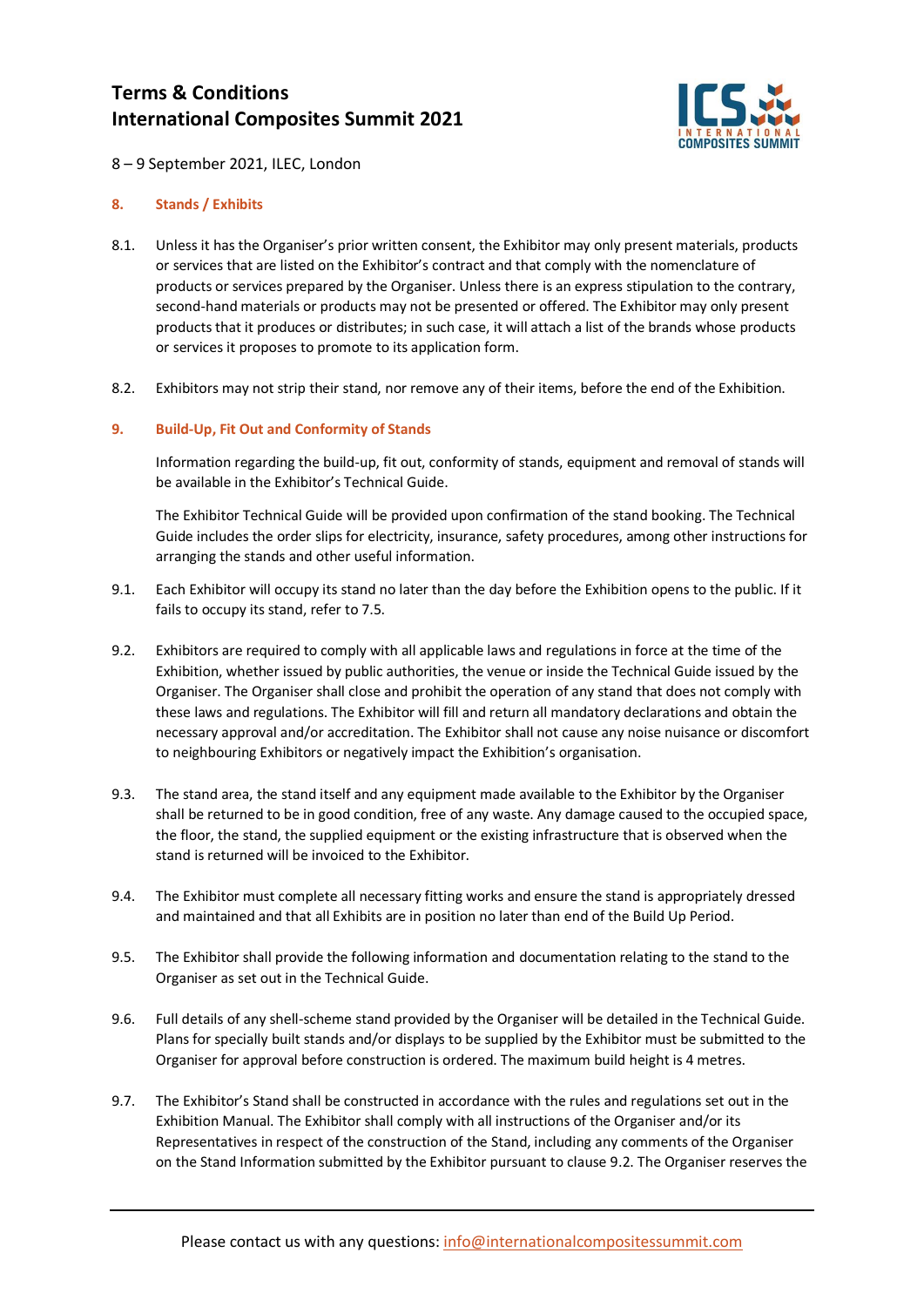

8 – 9 September 2021, ILEC, London

right to refuse to make the allocated Space available to the Exhibitor and/or require the Stand to be removed, dismantled or changed if the Space is not organised or the Stand in not constructed in accordance with the Stand Information, the Exhibitors Manual or the instructions of the Organiser or if the Space or Stand may interfere with the general organisation of the Exhibition, other exhibitors or visitors or fail to comply with any applicable safety regulations.

- 9.8. During the build-up period, the Exhibitor is required to comply with the Professional plan for the health and safety of employees involved in joint activities during the build-up and tear down periods for exhibitions.
- 9.9. The Exhibitor must comply with the Organiser's instructions relating to the regulations governing the arrival and departure of goods, particularly with respect to vehicle traffic on the Exhibition premises.
- 9.10. The Exhibitors or their employees or suppliers must have completed their set up on the day prior to the start of the Exhibition and at the times set by the Organiser. After the said day and times, no packing, equipment, transport vehicles or outside contractors may access, or remain at the Exhibition Venue, for any reason whatsoever and however harmful that may be to the Exhibitor's interest.
- 9.11. Each Exhibitor or its employee will be responsible for the transport, receipt and shipment of its parcels and goods, and for the acknowledgement of their contents. If the Exhibitor or an employee or supplier of the Exhibitor is not present to receive its parcels or goods, the Venue may refuse them, in which case the Exhibitor will not be able to claim compensation for its loss. The Exhibitors shall refer to the Exhibitor Technical Guide providing all the necessary contacts for the logistics and transportation of goods.
- 9.12. All shell-scheme stands will be provided and built for the Exhibitor. Space-only stands must not, in any event, damage or change any permanent installations at the Exhibition venue and must not detract from the convenience or the safety of the other Exhibitors and visitors. The exhibition hall is fully carpeted, and the Exhibitor will be liable for any damage it causes to the flooring or other Venue fixtures and fittings. To this end, the Exhibitor must take out an insurance policy to cover damage caused.
- 9.13. The specific decoration of the stands must be carried out by the Exhibitors under their responsibility. It must not interfere with the visibility of the signs and safety equipment, nor affect the visibility of the neighbouring stands and must comply with any provisions in the Organiser's special rules and regulations or those of the host Venue and the Exhibitor guide.
- 9.14. The materials used to fit out the stand, must comply with the rules and regulations in force. The Organiser has the right to have any equipment or installations that are not in compliance removed or destroyed, at any time, at the Exhibitor's expense.
- 9.15. On its own initiative or at the request of an Exhibitor which thinks that its interests have been harmed, the Organiser reserves the right, before the Exhibition opens to the public and during the Exhibition, to remove or change installations that cause annoyance to the neighbouring Exhibitors or visitors, or do not comply with the special rules and regulations of the Exhibition or the special plans/projects that were submitted previously for its approval, where necessary.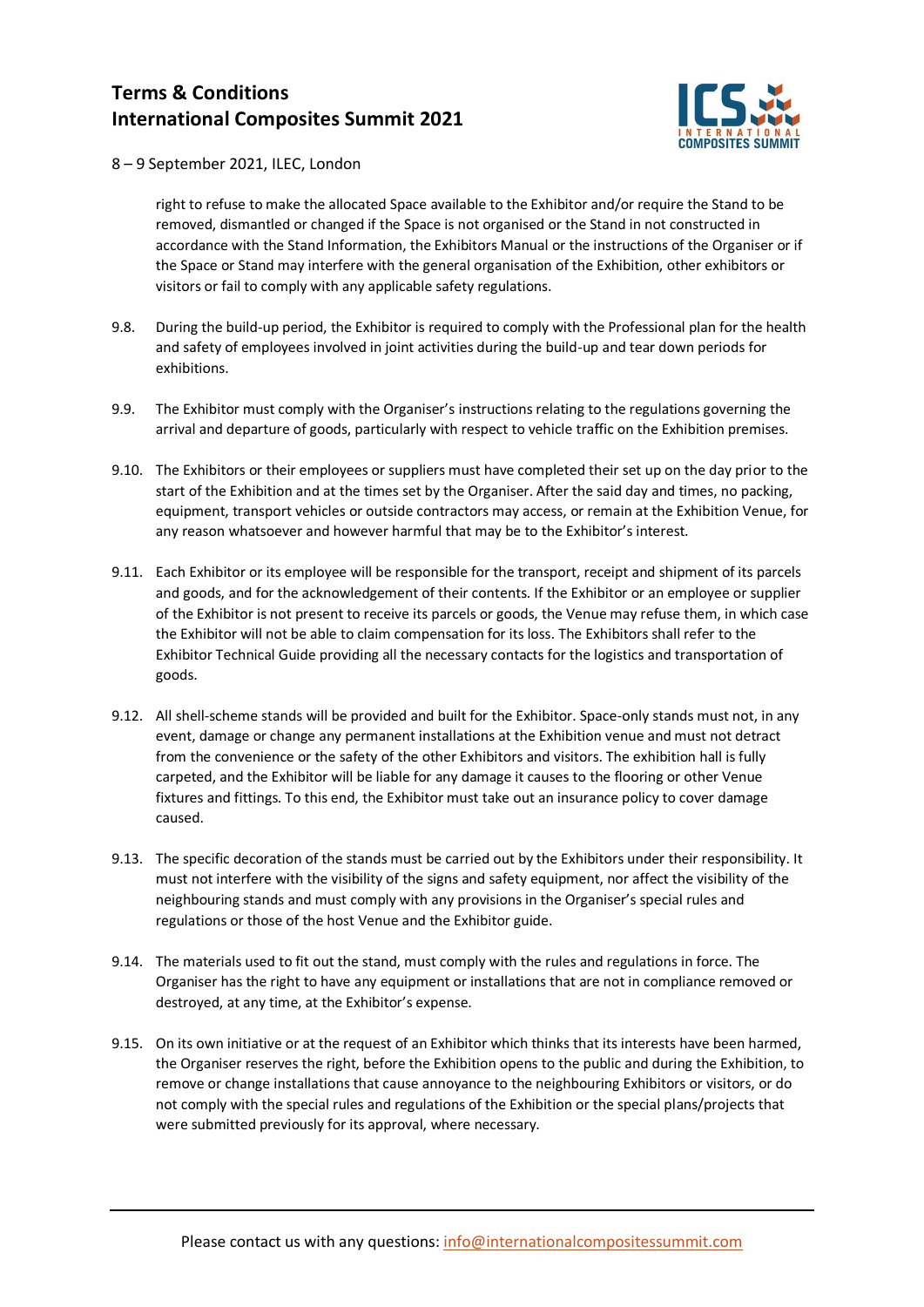

8 – 9 September 2021, ILEC, London

- 9.16. The Exhibitor or any person duly appointed to represent it, must be present on its stand when the stand is inspected by the safety officers, and must comply with the safety measures imposed by the authorities and the safety measures adopted by the Organiser or the Venue manager, throughout the Exhibition.
- 9.17. The Organiser shall not be held responsible for any concerns arising from the completion of customs formalities. Each Exhibitor is responsible for carrying out all customs formalities.
- 9.18. Space only clients must supply stand drawings no later than 26th July for approval by The Organiser. Any amendments to the design by The Organiser must be adhered to.

#### **10. Break Down and Removal of Stands Post-Event**

10.1. No Stand or Exhibit shall be packed, removed or dismantled prior to the closing of the Exhibition without written permission from the Organiser.

The Exhibitor or its representative is required to be present at its stand when the break down starts, and until the stand has been completely removed in the case of space only, or that the original shellscheme is left as it was on build up.

During the break down period, the Exhibitor is bound to comply with the Professional plan for the health and safety of employees involved in joint activities during the build-up and break down periods.

- 10.2. The stand, goods and special decorations, along with the waste remaining from the materials that were used to decorate the stands, must be removed by the Exhibitor within the time limit specified by the Organiser. If the Exhibitor fails to remove the installations within the time limit set, the Organiser will be entitled to destroy the installations and abandoned goods, without having any obligation to refund the Exhibitor for the value of those items. Should the Exhibitor fail to vacate the place on the date set, the Organiser will be authorised to seek the payment of penalties for late performance, compensation and all the costs incurred in clearing the place, including collecting and removing waste.
- 10.3. The Exhibition hall must be cleared in accordance with the health and safety rules in force and following procedures that are compatible with the waste collection and removal service.
- 10.4. The Exhibitor must leave the Venue, decors and equipment made available to it in the condition in which it found them. Exhibitors are responsible for any deterioration caused by their installations or their goods, either to the equipment or the building, or else to the floor space occupied, will be held liable.
- 10.5. It is strictly forbidden to smoke on the premises of an establishment that is open to the public, except in the areas set aside for that purpose.
- 10.6. Any failure to comply with any of the provisions of this chapter will be recorded in writing by the Organiser and may be used as a ground to refuse to allow the Exhibitor to participate at future events.

#### **11. Sub-Letting / Co-Exhibitor**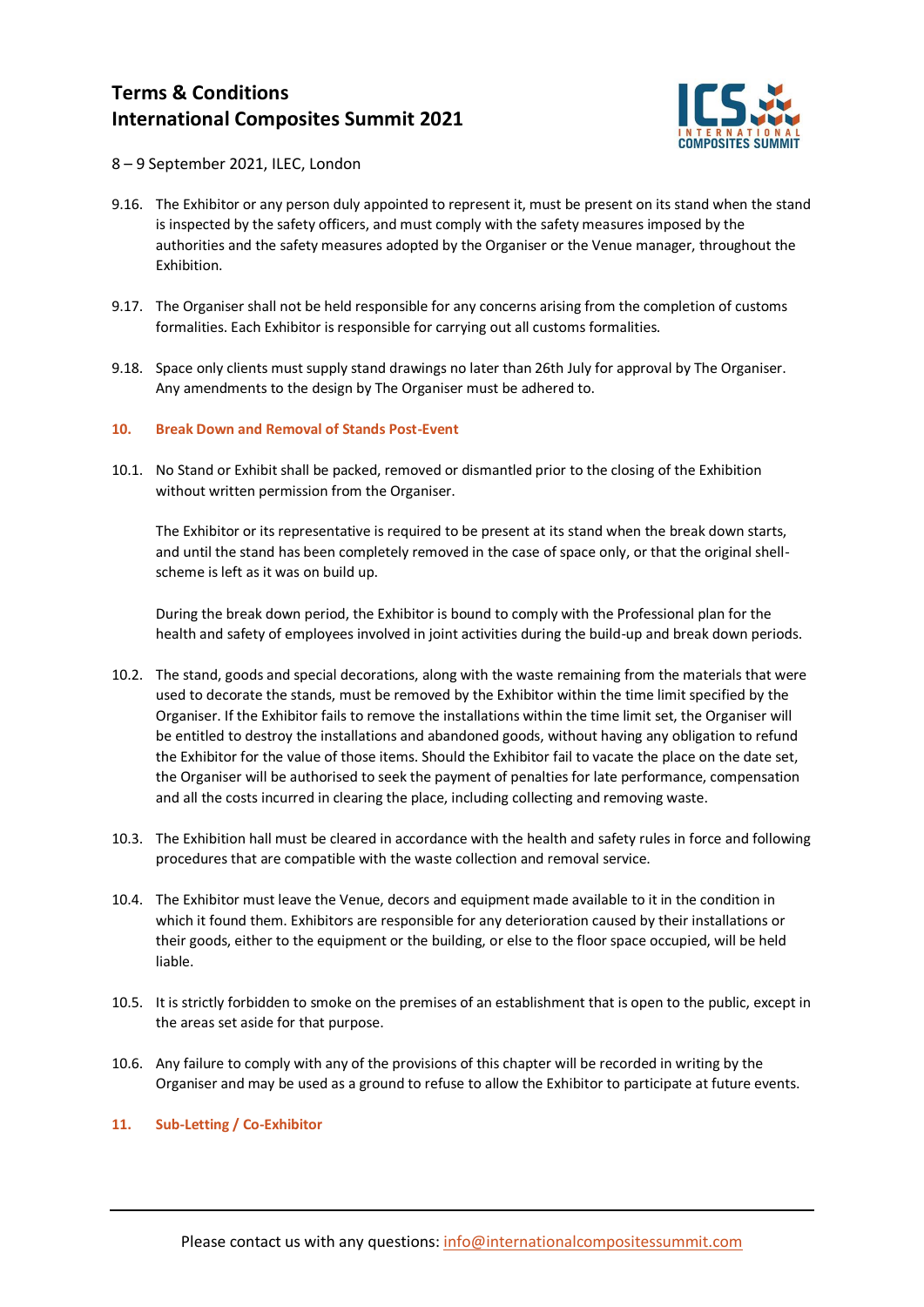

- 8 9 September 2021, ILEC, London
- 11.1. The Exhibitor is prohibited from assigning or subletting any stand or part thereof to another company, notably in return for payment, without prior written agreement from the Organiser.
- 11.2. If the Organiser agrees to the subletting or co-sharing, the Exhibitor must pay individual registration fees for each of the companies present at the stand. They will be considered as co-Exhibitor or indirect Exhibitor of the Exhibitor and the Exhibition.

All co-Exhibitors and indirect Exhibitors shall be declared to the Organiser and listed in the Exhibitors list. The Exhibitor will ensure that any sub-lessee, co-Exhibitor, indirect Exhibitor or member of a pavilion complies with these Terms and Conditions as well as the Exhibition's rules and regulations. The Exhibitor is liable for any breach of these Terms and Conditions committed by co-Exhibitors and/or sublessees at its stand.

11.3. The Exhibitor hereby holds harmless the Organiser against any dispute, claim, charge, judgment and/or any kind of disbursements that may arise as a consequence of any company present at its stand in relation to their participation at the Exhibition.

#### **12. Access to the Exhibition**

- 12.1. Persons wishing to enter the Exhibition must have a badge issued by the Organiser. Badges allowing the holder to enter the Exhibition are issued to the Exhibitors under the conditions laid down by the Organiser. Exhibitors will receive a limited number of badges for their staff.
- 12.2. The Organiser reserves the right to deny access to or expel any person, whether a Visitor or Exhibitor, whose presence or behaviour might harm or damage:
	- the protected interests of consumers or business ethics;
	- the security, peace or image of the Exhibition;
	- the integrity of the Venue.

### **13. Contact and Communication**

- 13.1. The Exhibitors and their staff and suppliers are requested be dressed smartly and extremely polite to all other persons, such as visitors, other Exhibitors, Organiser's staff, security staff, hosts and hostesses and all other service providers. Any failure to comply with this provision will be recorded in writing by the Organiser and may be used as a ground to refuse to allow the Exhibitor to participate at future events.
- 13.2. The stand must be occupied by the Exhibitor or its representative at all times during the hours when the venue is open to Exhibitors (including during the build-up and break down periods and when deliveries are made), and at all times during the hours when the Exhibition is officially open to visitors. Any failure to comply with this provision will be recorded in writing by the Organiser and may be used as a ground to refuse to allow the Exhibitor to participate at future events.
- 13.3. The Organiser has sole rights to publish the Show Guide listing all Exhibitors, along with the rights relating to the advertisements contained therein. The items and information required for the preparation and publication of the Show Guide, in printed and electronic format, will be provided by the Exhibitors on their sole responsibility. The Organiser may on no account be held liable for omission,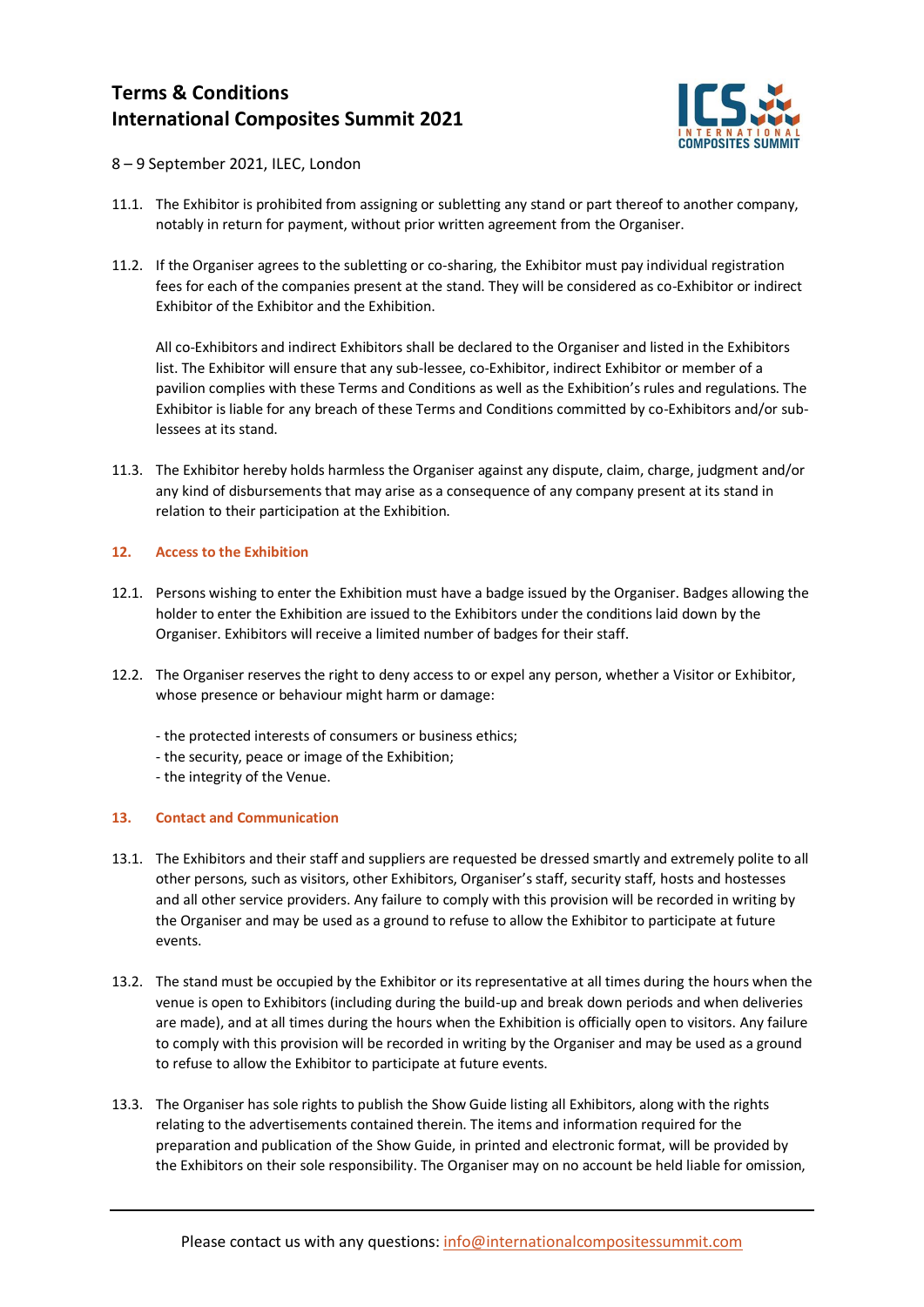

8 – 9 September 2021, ILEC, London

reproduction errors, misprints, or any other errors that may occur, and reserves the right to make changes or to group certain entries as it sees fit.

All associations, companies, brand names and materials must be declared in due time, in order to be exhibited and presented to the public. The Organiser reserves the right to refuse to allow any association, company, brand name, or material that has not been duly declared and entered in the Show Guide to be exhibited.

The Exhibitors authorise the Organiser to publish, in digital or printed format, the information provided by the Exhibitor, in the Show Guide listing all Exhibitors, on the website and in any other document relating to the Exhibition (visitor's guide, plans for public display, etc.).

When they register, the Exhibitors give their authorisation to the Organiser to use their name and image (brand, logo, products or services, stand) in media communications or canvassing documents, in order to advertise and promote the Exhibition.

Any Exhibitor that gives its authorisation is presumed to have obtained its employees' and subcontractors' authorisation for their images to be used by the Organiser in connection with the Exhibition.

Once the Exhibitor has given its authorisation, the Organiser cannot be held liable on account of the distribution of the Exhibitor's image, or that of its stand, brand, trademark, staff, products or services, for the purposes of the Exhibition in digital or printed format.

- 13.4. The Organiser reserves the exclusive right to display posters at the Exhibition venue. Therefore, on its stand, the Exhibitor can only use visuals, whether posters or signs, intended to promote its business, products or services, while having full regard for the instructions regarding general decoration. The Organiser may have visuals that do not comply with this provision removed.
- 13.5. Brochures, catalogues, printed matter, or objects of any kind whatsoever may only be distributed by the Exhibitors on their own stand. Brochures relating to products, trademarks or services that are not on display may only be distributed with the Organiser's written consent.
- 13.6. It is forbidden to distribute or sell newspapers, periodicals, brochures, raffle tickets, badges, vouchers or coupons, even if they relate to charitable work, and to conduct opinion polls, at the Exhibition venue and in its immediate vicinity, unless the Organiser has granted an exemption from this rule.
- 13.7. Any light, sound or audio-visual advertising and any promotion, entertainment or demonstration that could cause crowding in the aisles or cause a nuisance to the other Exhibitors must have the Organiser's prior approval. The Organiser will be entitled to revoke any authorisation that may have been granted, in the event of disturbance to movement, to neighbouring Exhibitors, or to the smooth running of the Exhibition itself.

Audible advertising and touting in any form whatsoever, are strictly forbidden. The Exhibitors must not obstruct the aisles or encroach upon them, in any circumstance, unless they have exceptional, prior, written authorisation from the Organiser.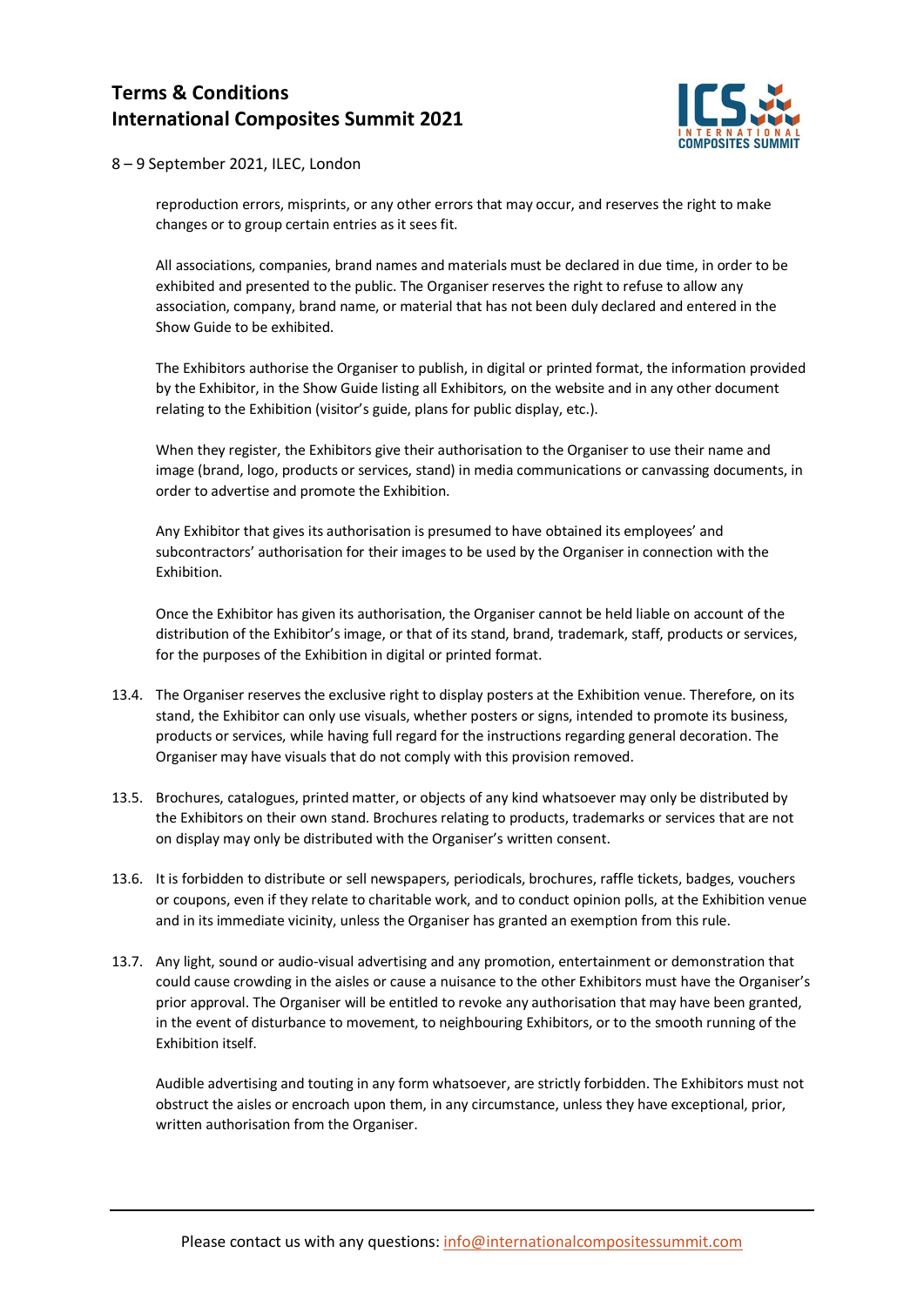

8 – 9 September 2021, ILEC, London

- 13.8. The Exhibitors must make sure that they provide the public with fair, objective and comprehensive information about the qualities, prices, and sales conditions of their products or services, and the related warranties, in compliance with the rules and regulations. They must not use any advertising or carry out any action whatsoever that could mislead or constitute unfair competition.
- 13.9. The Exhibitors will be fully liable for their products vis-à-vis third parties, and the Organiser will have no liability whatsoever in the event that an Exhibitor fails to comply with the law.
- 13.10. Each Exhibitor must complete the formalities involved in its participation in the Exhibition, particularly those relating to labour regulations, customs requirements with respect to goods coming from abroad, and those relating to hygiene with respect to food products or animal species.

#### **14. Contact and Communication**

- 14.1. The Exhibitor hereby declares and warrants that it holds all intellectual property rights relating to the products and/or services exhibited, or that it has been authorised by the right's holder to exhibit the products, brands or services at its stand. The Exhibitor will assume responsibility for the intellectual property and operating or exploitation rights (patents, trademarks, models, etc.) relating to the products and services that it exhibits. The said measures must be taken before the products or services are presented at the Exhibition. The Organiser will not incur liability in this regard, particularly in the event of a dispute with another Exhibitor or visitor. The Organiser reserves the right to exclude Exhibitors that have already been found liable for infringement or counterfeiting.
- 14.2. Each Exhibitor will be responsible for its obligations to the PRS (Performing Rights Society) if it plays music at its stand for any reason whatsoever. The Organiser declines all liability in this regard.
- 14.3. Unless the Organiser gives written permission, photographs may not be taken and films may not be shot at the Exhibition venue, other than specific images or films of the Exhibitor's stand. Accreditation constitutes written authorisation to take photographs or shoot films, provided third parties' image rights are respected.
- 14.4. The taking of photographs of certain items at a particular stand may be forbidden at the Exhibitor's request. The Exhibitor specifically authorises the Organiser, free of charge, to photograph and/or film the Exhibitor, the Exhibitor's team, and the products exhibited at the Exhibitor's stand, and use these images in any medium including promotion and advertising, in the UK and abroad for an unrestricted period.
- 14.5. The Organiser processes the Exhibitor personal data in accordance with these General Terms and Conditions of Participation. Only the Organiser staff and its service providers have access to the Exhibitor personal data. While participating in the event, the Exhibitor gives its consent (which may be withdrawn at any time) to the Organiser to use its personal data. The Organiser will communicate to the Exhibitor business proposals and news about the Exhibition or group by any communications channel. If necessary, this data can be communicated to third parties (partners and suppliers). The Exhibitor has a right of access, rectification, delete data and to limit its processing and a right regarding the portability of its data. The Exhibitor may exercise these rights at any time by writing to the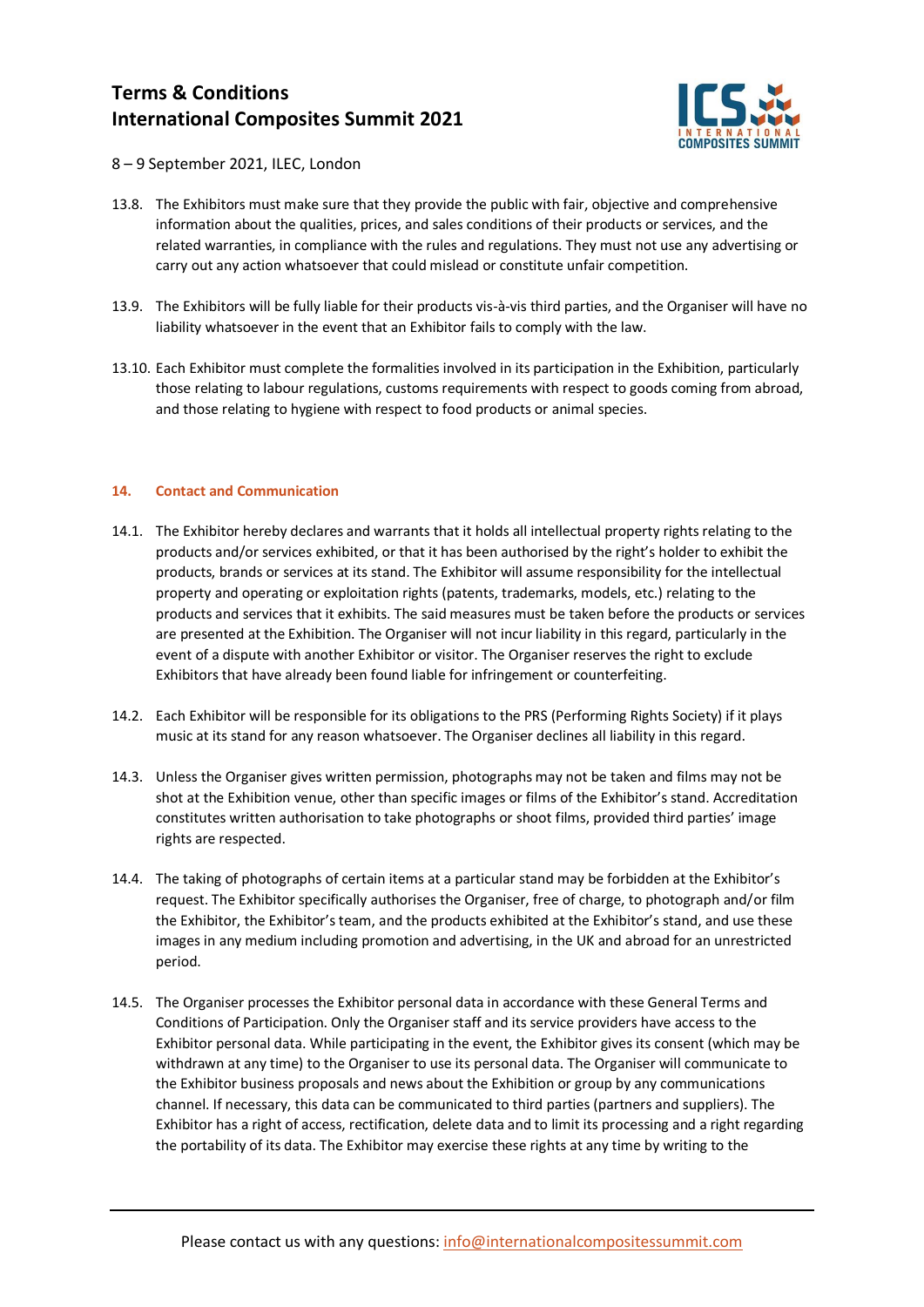

8 – 9 September 2021, ILEC, London

Organiser. The Exhibitor's personal data will be kept for the duration of its commercial relationship with the Organiser.

#### **15. General Rules and Regulations**

Any breach of these rules and regulations, of the special rules and regulations by which they are supplemented, or of the specifications in the Exhibitor Technical Guide issued by the Organiser, may lead to the exclusion of the Exhibitor in breach. Should such a situation arise, the unpaid balance of the price of the Organiser's service will still be due, without prejudice to any sum remaining due or the costs incurred in closing the stand.

- 15.1. In the event of a dispute resulting from damage being caused to one participant by another, the two parties must attempt to settle the dispute on the best terms. The Organiser must be informed but has no obligation to act as a mediator or arbiter.
- 15.2. In the event of a dispute arising between an Exhibitor and a customer or visitor, the Organiser will not be held liable in any event. The Organiser must be informed of the dispute but has no obligation to act as a mediator or arbiter.
- 15.3. In the event that an Exhibitor wishes to make a complaint against another Exhibitor or the Organiser, this must be expressed away from the areas of the Exhibition that are open to the public and must not disturb the peace or damage the image of the Exhibition in any way.
- 15.4. Any claim must be sent by registered letter with acknowledgement of receipt within ten days after the end of the Exhibition.

The parties shall attempt to settle amicably and rapidly any dispute that may arise between them in relation to the interpretation and/or execution of the contract and these Terms and Conditions. Any dispute that cannot be settled in this manner will be subject to the exclusive jurisdiction of the UK courts.

- 15.5. Any tolerance shown by the Organiser regarding a failure (partial or complete) by the Exhibitor to carry out any provision(s) set out in these Terms and Conditions shall under no circumstances give rise to any rights which benefit the Exhibitor nor modify the Exhibitor's obligations towards those terms and regulations.
- 15.6. In the event of any breach of the Terms and Conditions, the Organiser, having given formal notice in the presence of a bailiff in respect thereof and where the breach remains unremedied, shall have the right to close the corresponding Exhibitor's stand forthwith and prevent the Exhibitor from entering the stand area, without such an action giving rise to a right to claim material or non-material damages from the Organiser in respect thereof.

The Exhibitor shall be liable for any costs arising from the Organiser's intervention (bailiff's fees and/or fees relating to the stand closure). Once any breach has been identified, the Organiser has the right to terminate this contract without incurring liability for any losses suffered by the Exhibitor and will immediately repossess the stand area. In addition, the Organiser has the right to refuse the Exhibitor admission to any future event it organises.

#### **16. Insurance**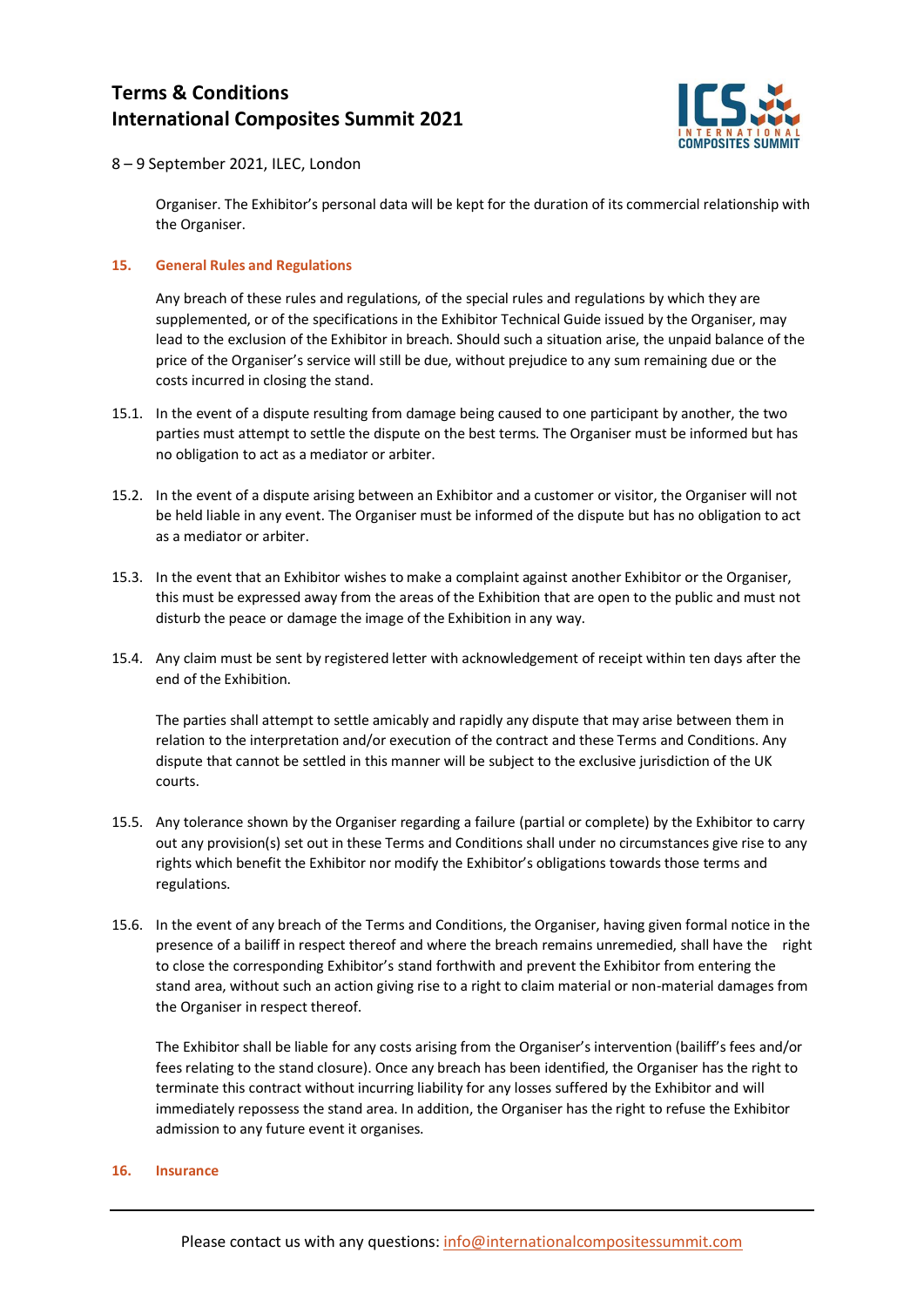

8 – 9 September 2021, ILEC, London

16.1. Insurance is obligatory and Exhibitor are responsible for all Demands for personal injury and loss of or damage to property including, but not limited to, damage to the Venue (including fixtures and fittings), loss or damage to other exhibitors or Exhibition visitors' property caused by or arising from the erection and dismantling of the Exhibitor's Stand (where the Exhibitor is responsible for the erection and dismantling of the Stand) and anything permitted, omitted or done thereon or therefrom or at the Venue during the period of the Exhibition or the build-up and break down, caused directly or indirectly by the Exhibitor or any of its Representatives or any stand sharer, licensee or invitee of the Exhibitor or the act, omission, default or neglect of the Exhibitor or by any such person or by any Exhibit machinery or other article, good, property or item belonging to, or in the possession of, or used by, the Exhibitor or any such person. The Exhibitor will indemnify the Organiser in respect of each and Demand (including legal costs and disbursements) suffered or incurred by the Organiser, in respect thereof.

If required by the Organiser, it will provide evidence of its insurance coverage, when its registration is confirmed, by means of a certificate of insurance (including insurer company, policies taken out, their total sums and their period of validity).

- 16.2. The Organiser will not be liable for any damage that the Exhibitor might cause to third parties, including the Venue owner and manager, and other suppliers or for any loss, theft, or destruction of the exhibited material and merchandise.
- 16.3. Executing the commitments undertaken by the Organiser towards the Venue manager and/or Venue owner companies, the Exhibitor, by the mere fact of its participation, declares that it waives all recourses that it or its insurers may be entitled to make against these companies and their respective insurers for any damage covered by the tenant risk policy and for any direct or indirect losses the latter parties may cause to its property, equipment and fittings, as well as any caused to that of its agents, and additionally for any operating losses and /or extra costs regardless of the cause, with the exception of malicious acts.

In addition, the Exhibitor declares it waives all recourse against the Venue manager and/or Venue owner companies and their respective insurers in the case of one of the following events occurring, with harm caused to the Exhibitor:

Fire damage, theft, water damage, damp or any other situation affecting its own property, with the Exhibitor being required to unsure itself against these risks, abnormal actions by other Venue occupants, their staff or suppliers, or visitors, interruption or inadvertent functioning of the water, gas or electricity supply, the air conditioning or other general system, the suspension or shut down, even for an extended period, for a reason out of the control of the Venue Manager and/or Venue owner companies of fluid systems including the automatic fire extinguisher network, heating and airconditioning systems, or any one of the equipment items shared by the Venue, contamination of the heating, water or air conditioning networks for a reason out of the control of the Venue manager and/or site owner companies. Security measures taken by the Venue manager and/or Venue owner companies and/or by any government authority, should these cause harm to the Exhibitor.

The Exhibitor undertakes to obtain the same waiver from its insurers.

16.4. The Exhibitor also declares it waives all recourse that it or its insurers may be entitled to make against the Organiser and its insurers in regard to damage covered by the tenant risk policy and direct or